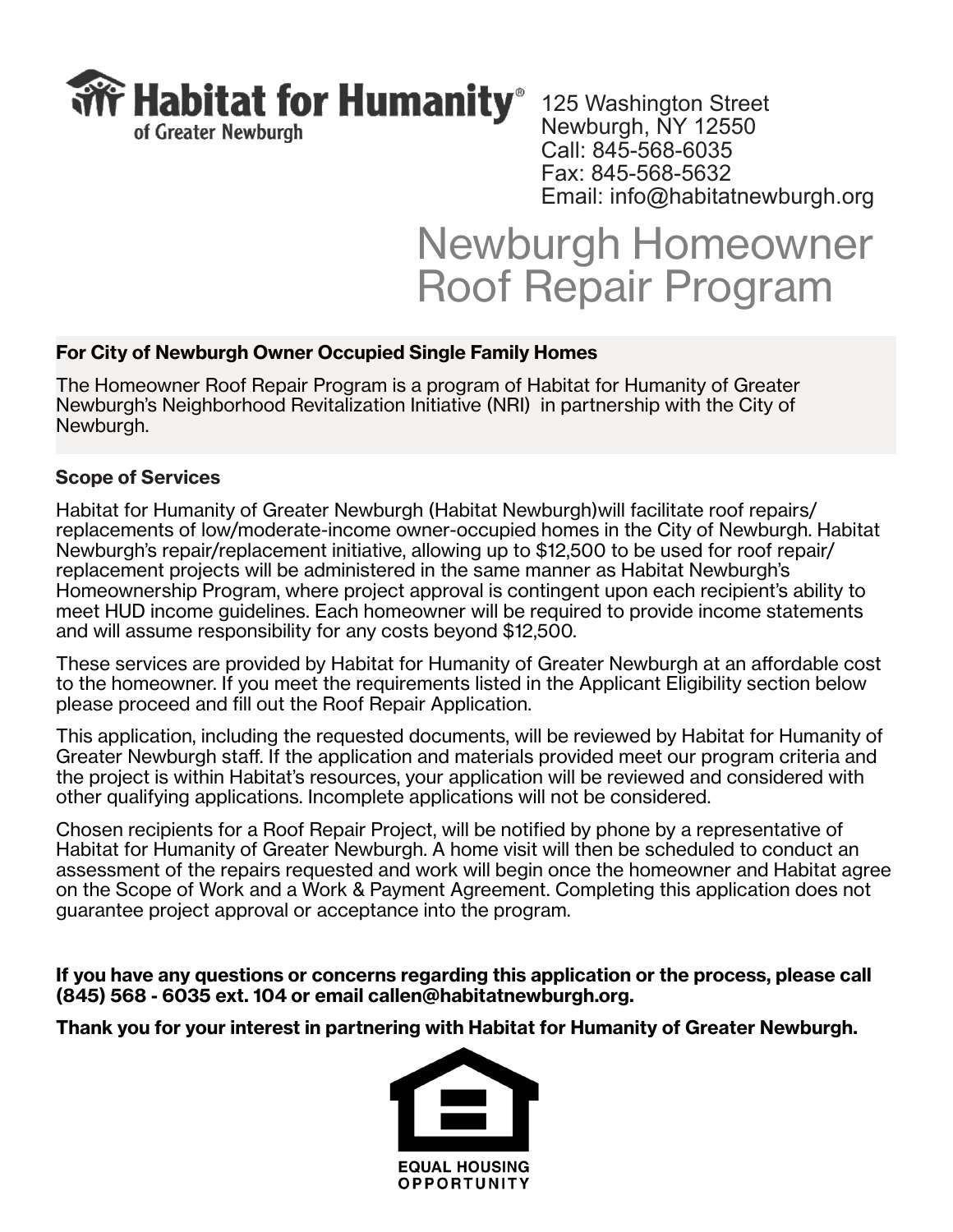

125 Washington Street Newburgh, NY 12550 Call: 845-568-6035 Fax: 845-568-5632 Email: info@habitatnewburgh.org

# Office Use Only:

Date Received: Project ID: Referred By:

# Newburgh Homeowner Roof Repair Program

**If you have any questions, please contact Corey Allen, NRI Specialist, weekdays between 9:30 AM and 5:00 PM at (845) 568-6035 ext. 104 or email callen@habitatnewburgh.org.**

### **Applicant Eligibility:**

- Applicant must be the homeowner residing in a single-family house that is no more than 2.5 stories high
- House must be the primary place of residence
- Applicant must have lived in Habitat Newburgh's service area for at least 1 year
- Applicant must meet household income guidelines [up to 80% of the area median income]
- Applicant must be willing to agree to the Work & Payment Agreement

#### **Payment Agreement/Fees**

Fee: \$75 Household income up to 49% of the Area Median Income Fee: \$150 Household income 50-80% of the Area Median Income

### **Homeowner Information**

|                        | <b>First Name</b>            | <b>Last Name</b>                         |
|------------------------|------------------------------|------------------------------------------|
| <b>Owner Name</b>      |                              |                                          |
|                        | <b>First Name</b>            | <b>Last Name</b>                         |
| <b>Co-owner Name</b>   |                              |                                          |
|                        | <b>Street Address Line 1</b> | City                                     |
| Contact<br>Information | <b>Street Address Line 2</b> | <b>State/Province</b><br>Postal/Zip Code |
|                        | <b>Phone Number Owner</b>    | Email Owner                              |
|                        | <b>Phone Number Co-Owner</b> | <b>Email Co-Owner</b>                    |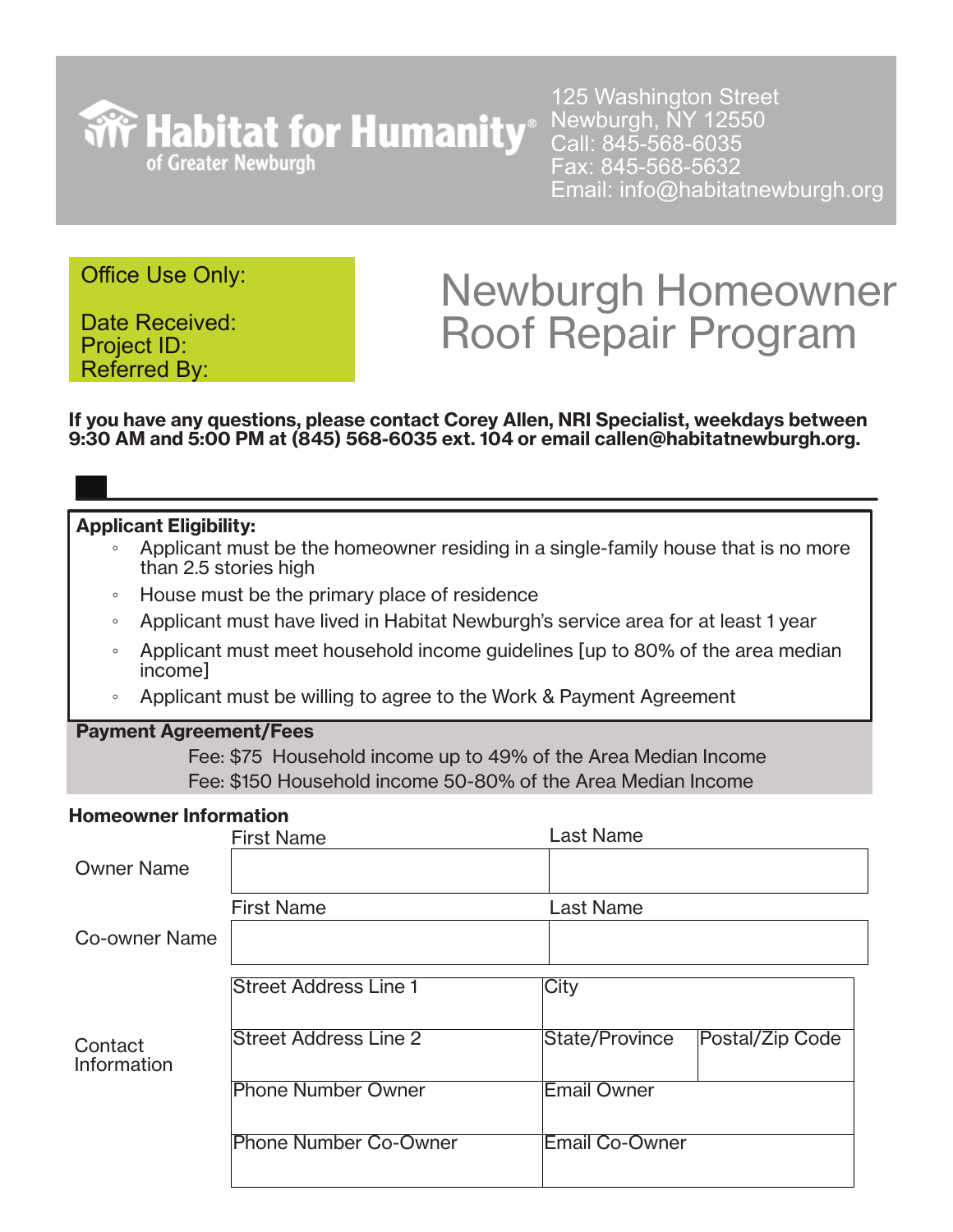**Write Habitat for Humanity®** 

# **Household Members**

(Used to determine household size)

|                                                                                                                                                                                        | <b>First Name</b>                                                       | <b>Last Name</b>                |  |  |
|----------------------------------------------------------------------------------------------------------------------------------------------------------------------------------------|-------------------------------------------------------------------------|---------------------------------|--|--|
| 1.                                                                                                                                                                                     | Date of Birth                                                           | <b>Relationship to Owner(s)</b> |  |  |
| 2.<br>3.                                                                                                                                                                               | <b>First Name</b>                                                       | <b>Last Name</b>                |  |  |
|                                                                                                                                                                                        | Date of Birth                                                           | <b>Relationship to Owner(s)</b> |  |  |
|                                                                                                                                                                                        | <b>First Name</b>                                                       | <b>Last Name</b>                |  |  |
|                                                                                                                                                                                        | Date of Birth                                                           | <b>Relationship to Owner(s)</b> |  |  |
| 4.                                                                                                                                                                                     | <b>First Name</b>                                                       | <b>Last Name</b>                |  |  |
|                                                                                                                                                                                        | Date of Birth                                                           | <b>Relationship to Owner(s)</b> |  |  |
| 5.                                                                                                                                                                                     | <b>First Name</b>                                                       | <b>Last Name</b>                |  |  |
|                                                                                                                                                                                        | Date of Birth                                                           | <b>Relationship to Owner(s)</b> |  |  |
| 6.                                                                                                                                                                                     | <b>First Name</b>                                                       | <b>Last Name</b>                |  |  |
|                                                                                                                                                                                        | Date of Birth                                                           | <b>Relationship to Owner(s)</b> |  |  |
| Is anyone in your household a veteran or serving in the military?<br>No<br>Yes                                                                                                         |                                                                         |                                 |  |  |
|                                                                                                                                                                                        | <b>Special Needs</b>                                                    |                                 |  |  |
|                                                                                                                                                                                        | Is anyone in your household disabled?<br>If yes, please describe below: | Yes<br><b>No</b>                |  |  |
|                                                                                                                                                                                        |                                                                         |                                 |  |  |
|                                                                                                                                                                                        | Is translation needed?                                                  | Yes<br><b>No</b>                |  |  |
| If yes, what language?                                                                                                                                                                 |                                                                         |                                 |  |  |
| <b>Information Referral-</b> If your application is a more appropriate fit with<br>similar programs of other organizations, may we share it with them on<br>Yes<br>No.<br>your behalf? |                                                                         |                                 |  |  |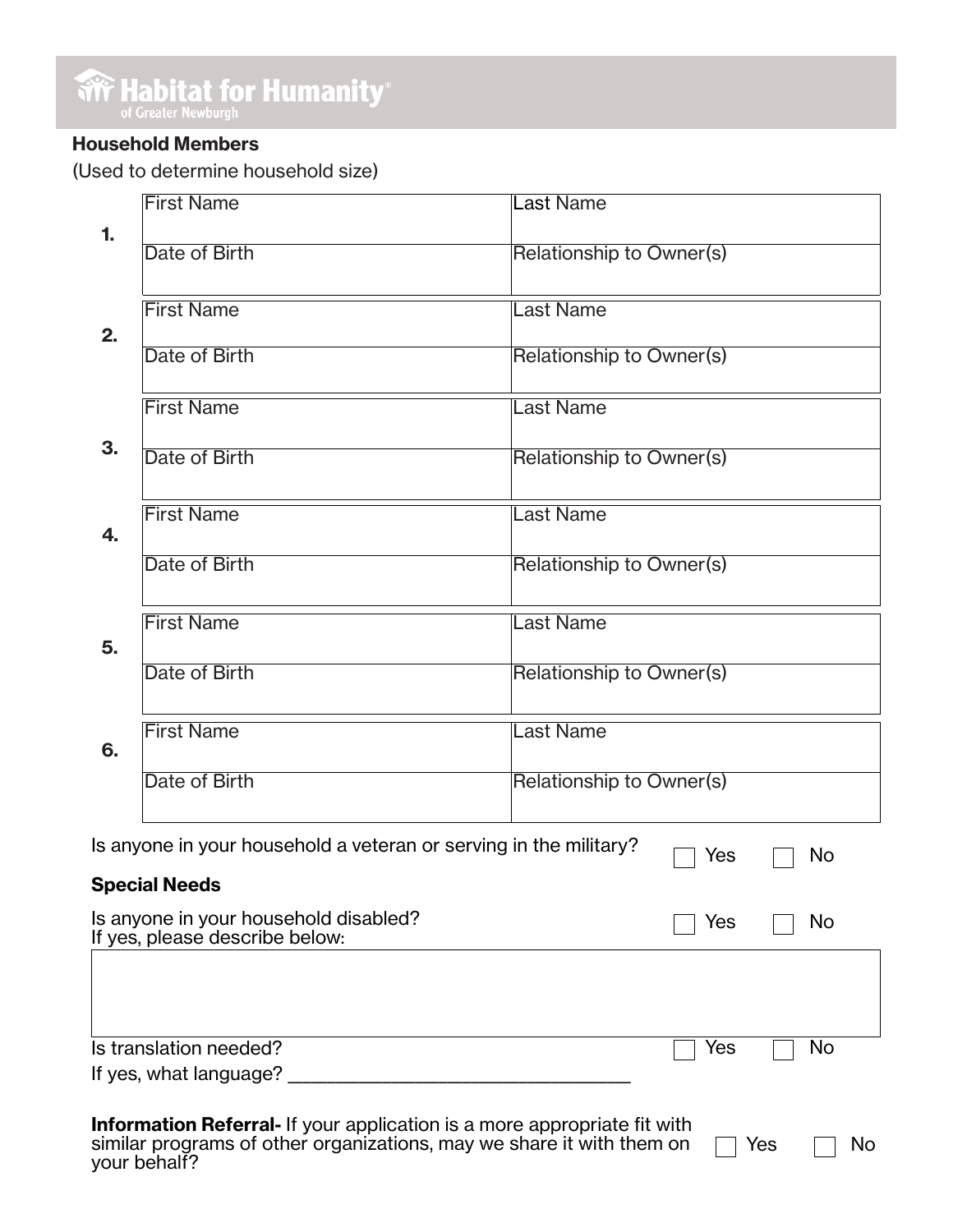## **Household Income**

Indicate in the spaces provided below, the monthly income of all residents of the home, including the homeowner/s and other adults over the age of 18 years old, unless they are a student and student status can be shown.

# **Monthly Income Homeowner Co-Owner Any Others in the Household** Base Employment Income Pension/Retirement Income Investment Income (stocks, bonds, dividends, etc.) **Tips** SNAP/TANF Food Stamps/EDT Social Security Social Security Insurance Social Security Disability Insurance Private or Employer Offered Disability Insurance Workman's Compensation **Alimony** Child Support Medicaid, etc. **Sub Total Total**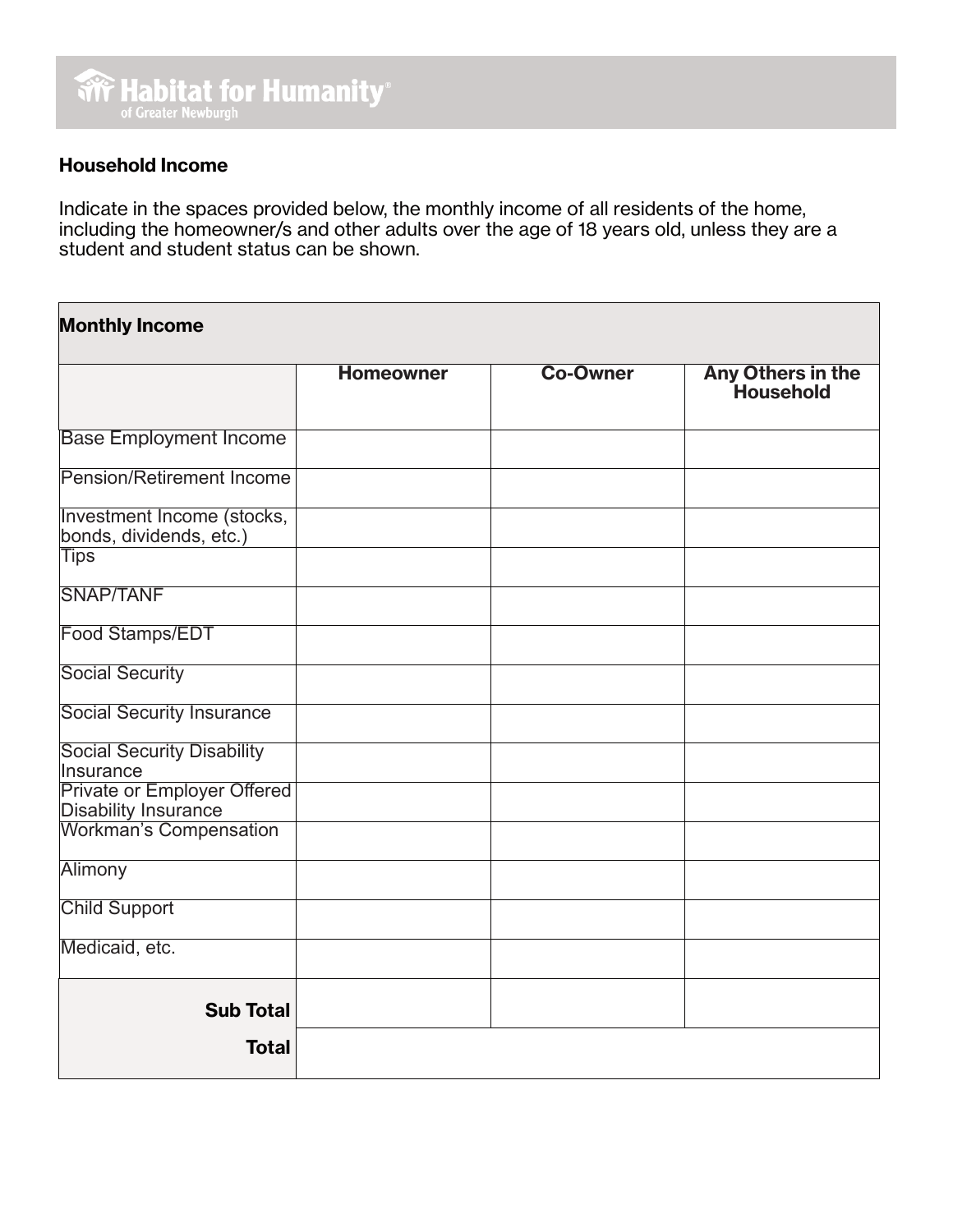| <b>We Habitat for Humanity</b> ®<br>of Greater Newburgh |           |         |           |
|---------------------------------------------------------|-----------|---------|-----------|
| <b>Basic House Information</b>                          |           |         |           |
| What size is your house?<br>1 story                     | 1.5 story | 2 story | 2.5 story |
| Year Built<br>Year purchased                            |           |         |           |

### **Media & Publicity**

Where/how did you learn about the Roof Repair Program?

If Habitat Newburgh selects your roof to be repaired, pictures of you and/or the outside of your home may be taken. By signing and submitting this application, you are granting Habitat for Humanity of Greater Newburgh permission to use these photos and videos in promotional and marketing materials for the program unless otherwise noted below.

Deny Permission

#### **Homeowner Agreement**

I certify that the information on this application and in the attached documents and worksheets is accurate to the best knowledge. I further certify that I own the property at the address given on this application. I have no present intention to move or offer my home for sale for at least three years. I confirm that any physically able persons residing in my home or visiting for the project day(s) will work alongside volunteers. I confirm that, except for the conditions attached, my home is a safe place for volunteers. To the extent permitted by law and without affecting the coverage provided by the required homeowner's insurance, I agree to sign and release a waiver of liability.

| <b>Owner Signature:</b> | Date: |
|-------------------------|-------|
|                         |       |

Co-Owner Signature: etc. and the contract of the Date:  $\Box$